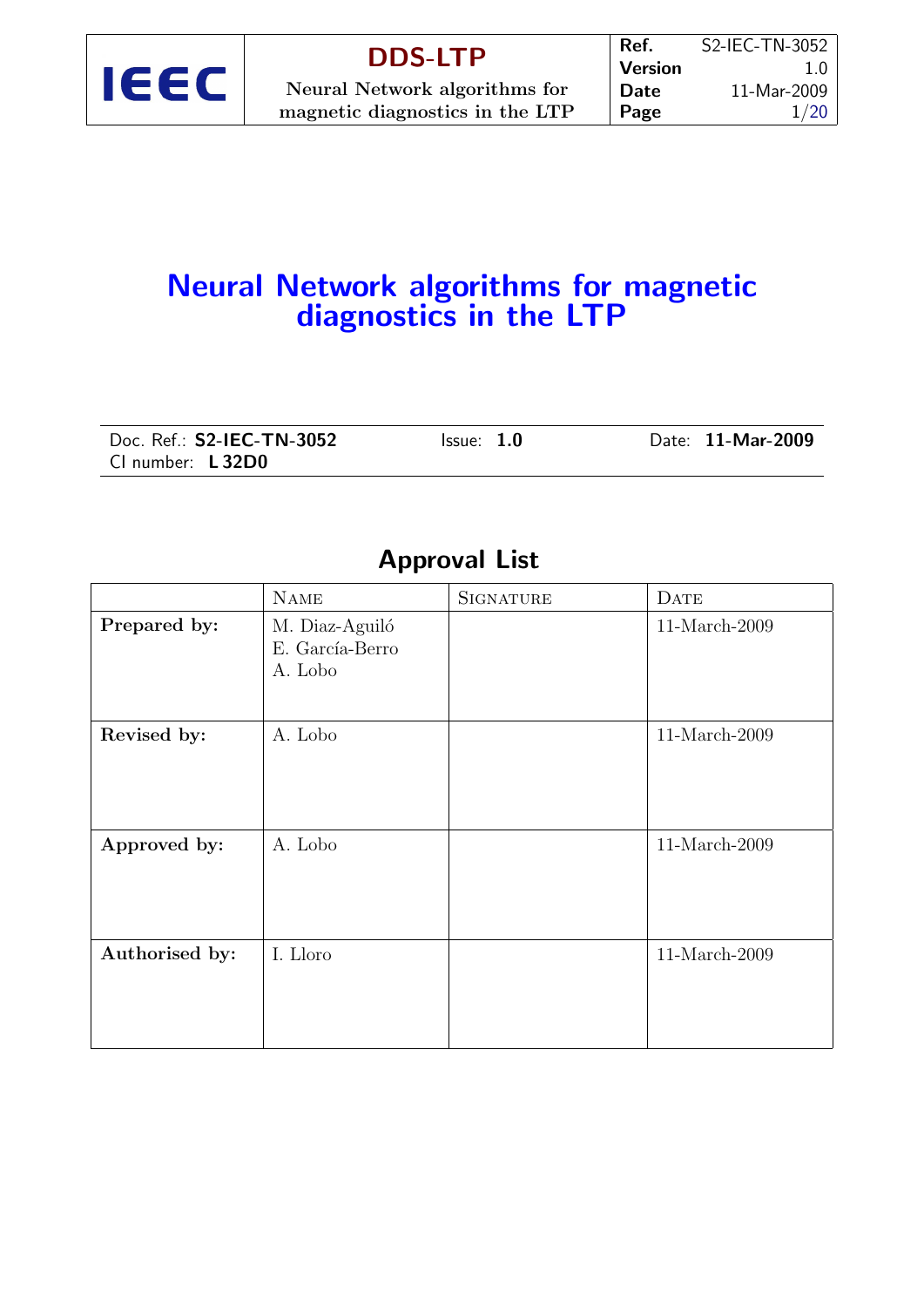

# Neural Network algorithms for magnetic diagnostics in the LTP

DDS-LTP Ref. S2-IEC-TN-3052 **Version Date** 11-Mar-2009<br>**Page** 2/20 Page

(Intentionally blank)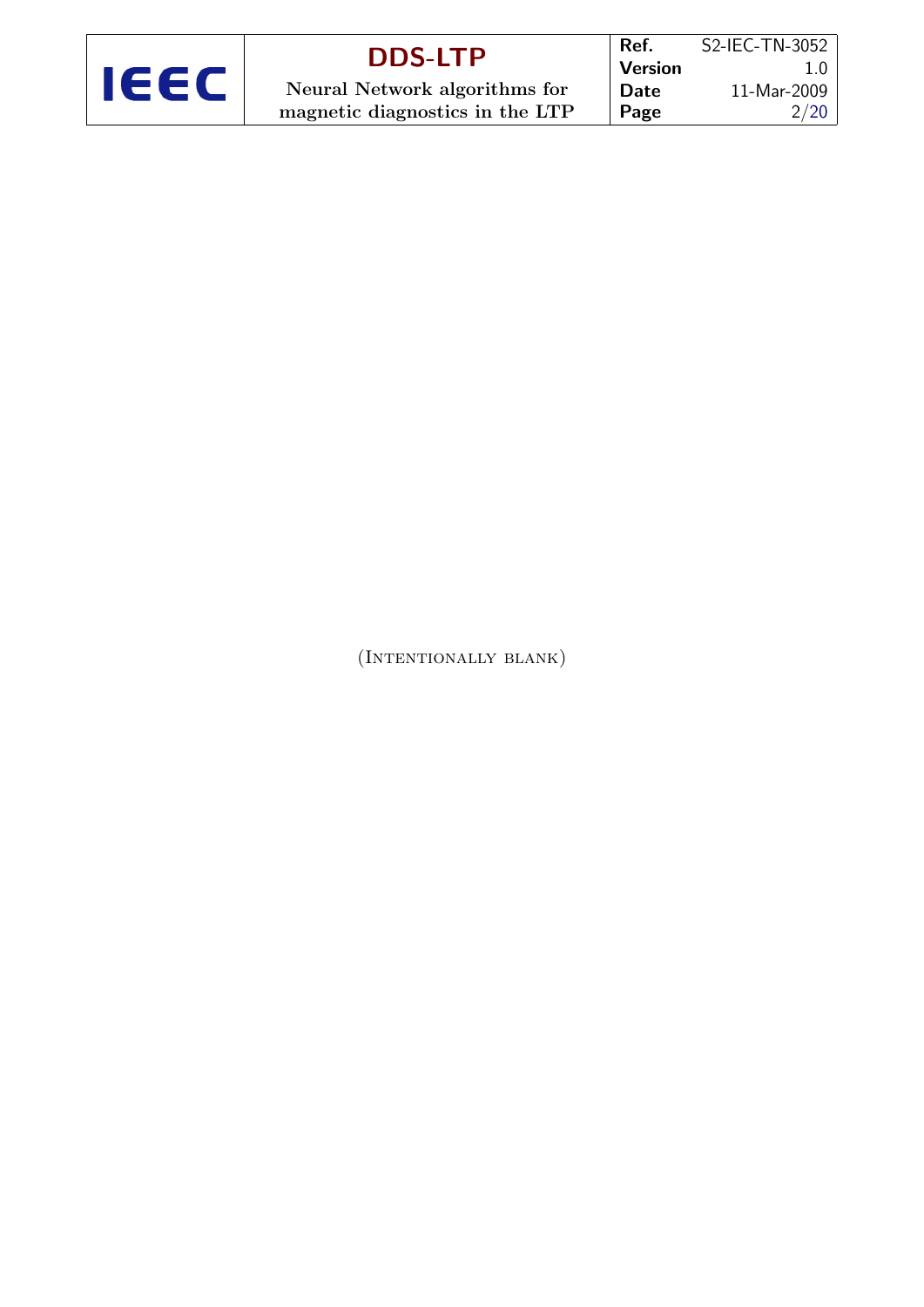<span id="page-2-0"></span>

## Document Distribution List

| <b>Name</b>      | Position                          | Company              |
|------------------|-----------------------------------|----------------------|
| Ivan Lloro       |                                   | <b>IEEC</b>          |
| Stefano Vitale   |                                   | University of Trento |
| Karsten Danzmann |                                   | <b>AEI</b> Hannover  |
| Paul McNamara    |                                   | <b>ESA</b>           |
| Laurent Trougnou | EMC and Magnetics Engineer        | <b>ESA</b>           |
| Bengt Johlander  | Senior Instrument System Engineer | <b>ESA</b>           |
| César García     | LPF Payload Manager               | <b>ESA</b>           |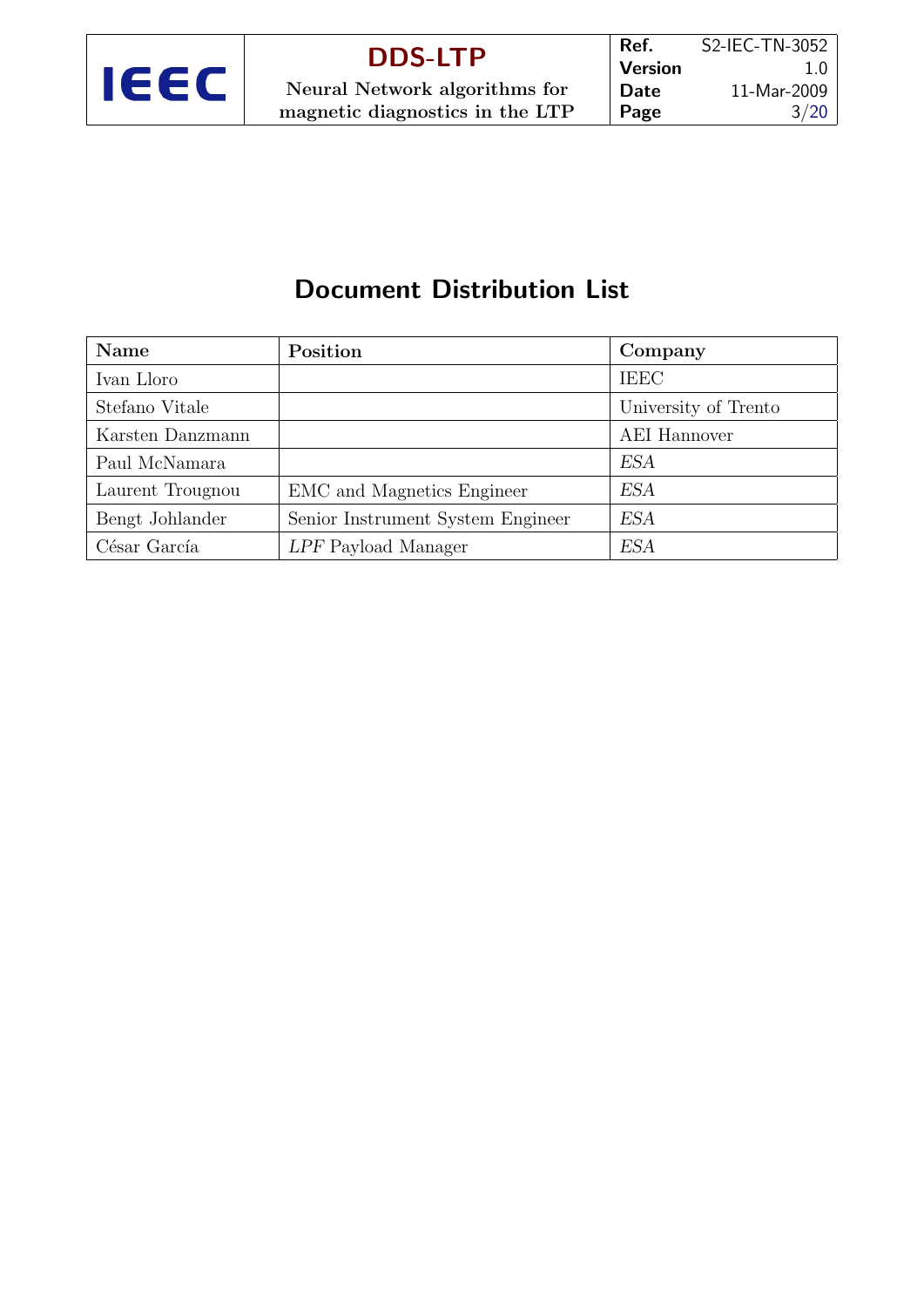

## Document Status Sheet

| Author                 | <b>Issue</b> Date |            | Page(s) | Change description |
|------------------------|-------------------|------------|---------|--------------------|
| M DiazAguil $\phi$ 1.0 |                   | 11/03/2009 | All     | First version      |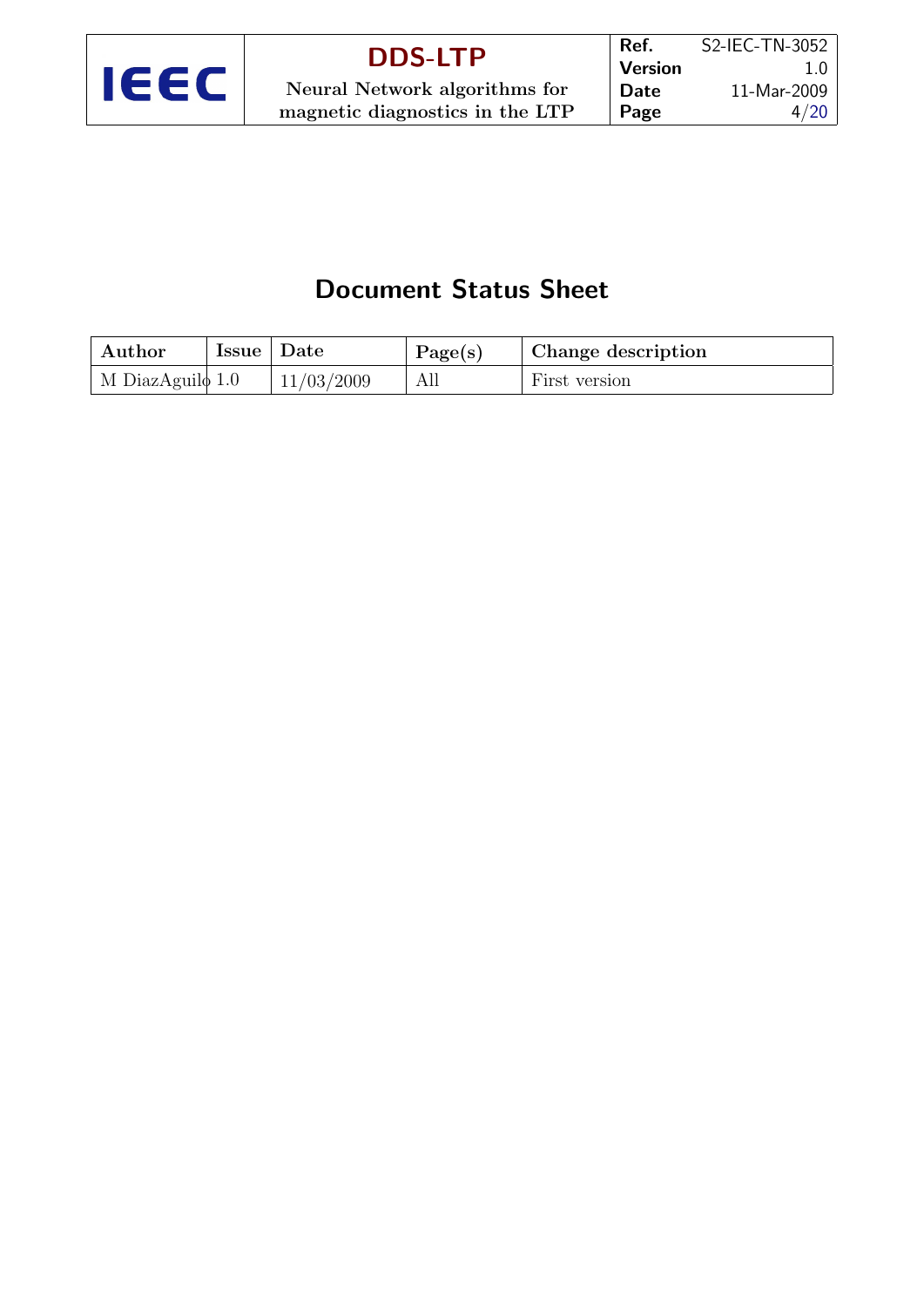

# Table of Contents

<span id="page-4-0"></span>

|   |                                                                                                                                                                                                                                                                                                   | $\mathbf{1}$<br>3<br>$\overline{4}$<br>$\overline{5}$<br>$\overline{6}$<br>6<br>6<br>$\overline{7}$ |
|---|---------------------------------------------------------------------------------------------------------------------------------------------------------------------------------------------------------------------------------------------------------------------------------------------------|-----------------------------------------------------------------------------------------------------|
|   |                                                                                                                                                                                                                                                                                                   | $\overline{7}$                                                                                      |
| 1 | Introduction and scope of this document                                                                                                                                                                                                                                                           | $\overline{7}$                                                                                      |
| 2 | Detailed description of the problem<br>2.1<br>2.2<br>2.3<br>Numerical simulations experience in the content of the content of the content of the content of the content of the content of the content of the content of the content of the content of the content of the content of the co<br>2.4 | 8<br>10<br>12<br>12<br>14                                                                           |
| 3 | A novel approach: Neural Networks<br>3.1<br>3.2<br>Learning paradigms and learning/training algorithms $\ldots \ldots \ldots \ldots \ldots$<br>3.3<br>3.3.1<br>3.3.2<br>3.4                                                                                                                       | 14<br>15<br>16<br>17<br>17<br>17<br>18                                                              |
| 4 | <b>Results</b><br>4.1<br>4.2                                                                                                                                                                                                                                                                      | 18<br>19<br>19                                                                                      |
| 5 | Conclusion                                                                                                                                                                                                                                                                                        | 20                                                                                                  |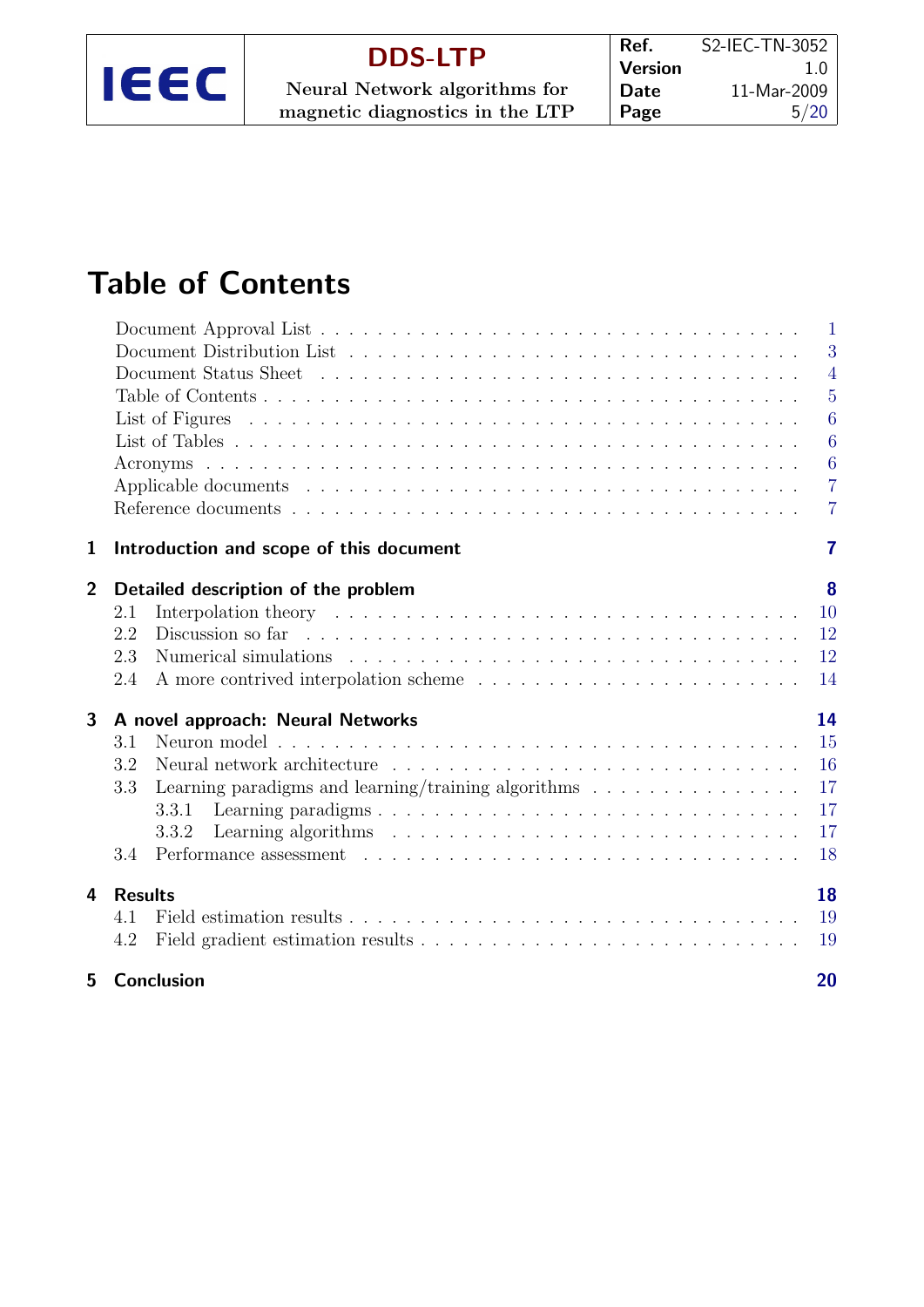

# List of Figures

<span id="page-5-0"></span>

| 2.1        | Schematic of the LPF Science-craft: The LCA is in the centre, surrounded by a<br>double cylindrical shield, and outside it a number of electronic boxes are repre-<br>sented; most of them are sources of magnetic field. The four magnetometers are<br>the white little boxes indicated by the arrows, and are mounted across the two                                                                                                                                                                                            | 9               |
|------------|-----------------------------------------------------------------------------------------------------------------------------------------------------------------------------------------------------------------------------------------------------------------------------------------------------------------------------------------------------------------------------------------------------------------------------------------------------------------------------------------------------------------------------------|-----------------|
| 2.2        | Qualitative behaviour of the magnetic field and gradient inside the LCA. Scales<br>are not real.<br>المتعاقب والمتعاقب والمتعاقب والمتعاقب والمتعاقب والمتعاقب والمتعاقب والمتعاقب والمتعاقب والمتعاقبات                                                                                                                                                                                                                                                                                                                          | 10              |
| 2.3        | Averaged estimation errors in the components of the magnetic and of its modu-<br>lus. They are reported in relative percent, i.e., $100(\text{real}-\text{estimated value})/(\text{real}$                                                                                                                                                                                                                                                                                                                                         |                 |
|            | value). Colors correspond to each of the LTP TMs, respectively. $\dots \dots$                                                                                                                                                                                                                                                                                                                                                                                                                                                     | 14              |
| 3.1<br>3.2 | Schematics of the operations performed by an artificial neuron. $\dots \dots \dots$<br>Feed-forward neural network architecture. Magnetometers readings are the sys-<br>tem inputs, and estimates of the field and gradient at the positions of the test<br>masses are the outputs of the system. In this architecture, one only intermedi-<br>ate, or <i>hidden</i> layer is assumed. Each of the circles represents one neuron and<br>corresponds to the model shown in figure $3.1. \ldots \ldots \ldots \ldots \ldots \ldots$ | 15<br><b>16</b> |
| 4.1<br>4.2 | Probability density function of the error distributions for each field component<br>at the position of test mass 1 (black trace) and test mass 2 (red): top left plot<br>for $B_x$ , top right for $B_y$ , bottom left for $B_z$ and bottom right for $ \mathbf{B} $<br>Probability density function of the errors distribution for the three components                                                                                                                                                                          | 19              |
|            | of $\nabla B_x$ . From top to bottom: $\partial B_x/\partial x$ , $\partial B_x/\partial y$ and $\partial B_x/\partial z$ at the positions<br>of the test masses. Errors are given in percents, black traces corresponding to<br>TM1, and red ones to TM2. $\dots \dots \dots \dots \dots \dots \dots \dots \dots \dots \dots \dots \dots$                                                                                                                                                                                        | 20              |

# <span id="page-5-1"></span>List of Tables

# <span id="page-5-2"></span>Acronyms

- AEI Albert-Einstein-Institut, Max-Planck-Institut fr Gravitationsphysik
- ASU Astrium Ltd., Astrium UK
- CI Configuration Item
- DC Direct Current
- DDS Data Management and Diagnostics Sub-System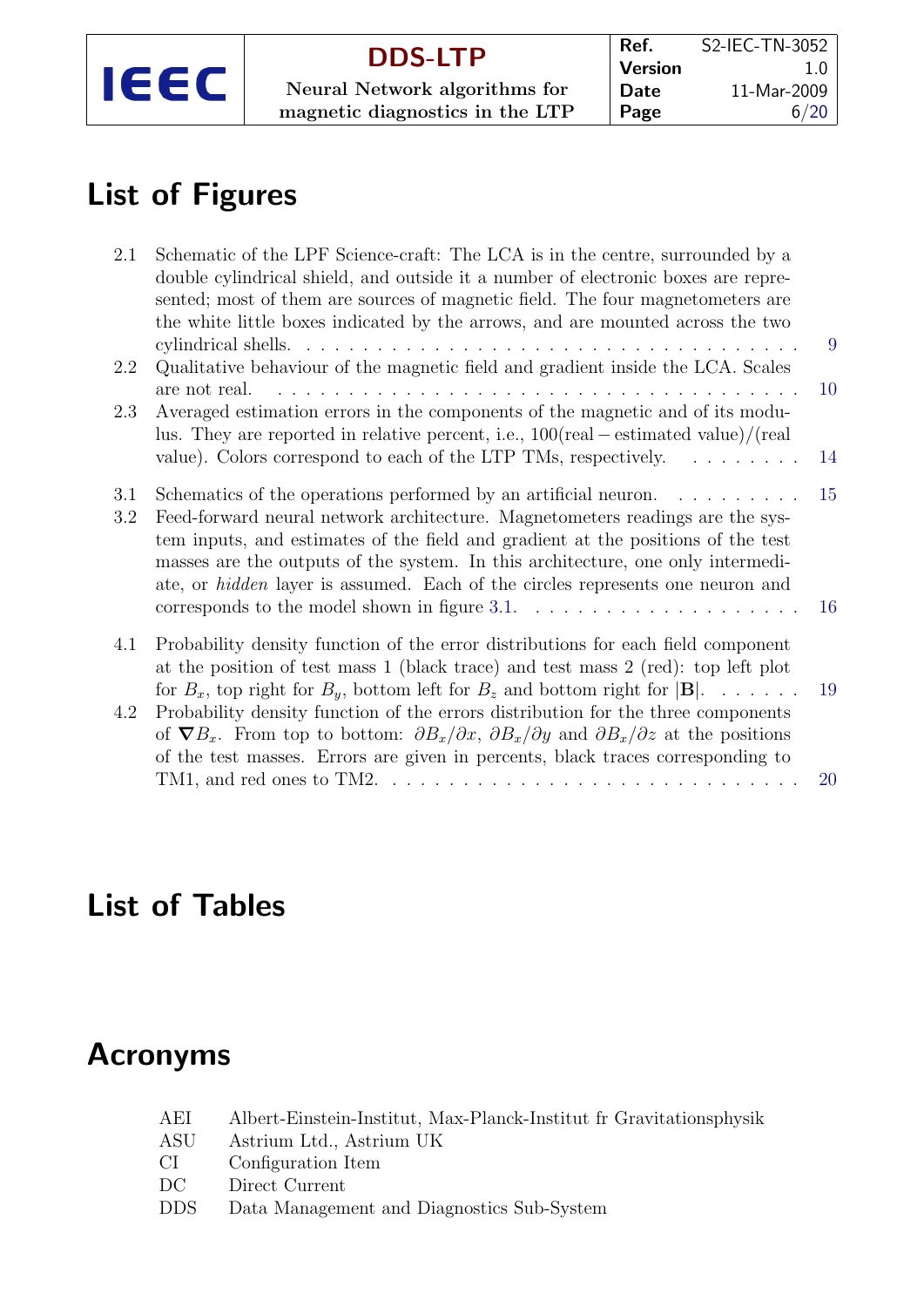

- DMU Data Management Unit
- ESA European Space Agency
- ICL Imperial College of London
- IEEC Institut d'Estudis Espacials de Catalunya
- IFAE Institut de Física d'Altes Energies (Barcelona, Spain)
- LCA LTP Core Assembly
- LISA Laser Interferometer Space Antenna
- LPF LISA Pathfinder (formerly SMART-2)
- LTP LISA Technology Package
- LTPA LTP Architect
- NASA National Aeronautics and Space Administration
- NTE Nuevas Tecnologías Espaciales, S.A. (Lliçà d'Amunt, Spain)
- PDF Probability Density Function
- TM Telemetry / Test mass

# Applicable documents

<span id="page-6-3"></span><span id="page-6-0"></span>

| $\operatorname{Ref.}$ | Title                                         | Doc Number | Issue | Date       |
|-----------------------|-----------------------------------------------|------------|-------|------------|
| AD1                   | Science Requirements and Top-   LTPA-UTN-ScRD |            | -3.1  | 30-06-2005 |
|                       | level Architecture Definition for the         |            |       |            |
|                       | LISA Technology Package (LTP) on              |            |       |            |
|                       | Board LISA Pathfinder (SMART-2)               |            |       |            |

# Reference documents

<span id="page-6-2"></span><span id="page-6-1"></span>

|     | $\operatorname{Ref.} \mid \text{Title}$                       | Doc Number      | Issue            | Date       |
|-----|---------------------------------------------------------------|-----------------|------------------|------------|
|     | RD1   LTP Magnetic Field Interpolation                        | S2-IEC-OTH-3026 | 1.0              | 25-11-2008 |
| RD2 | Vojislav Kecman, Learning and soft The MIT Press<br>computing |                 | 1st edi-<br>tion | 2001       |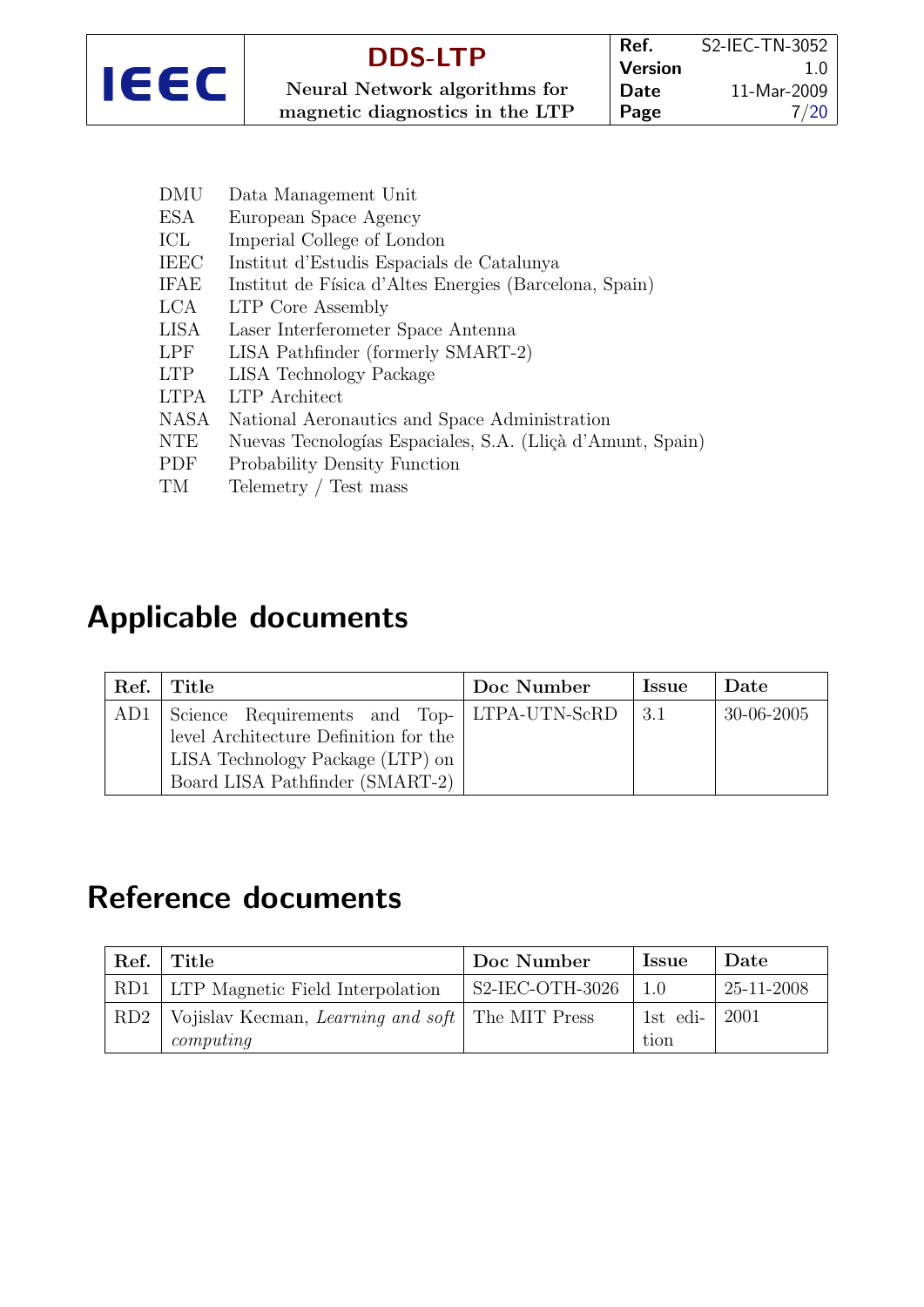## 1 Introduction and scope of this document

The Magnetic Diagnostics Subsystem of the LTP includes a set of four tri-axial fluxgate magnetometers, intended to sense with high precision the magnetic field at the positions they occupy in the LCA. Their readouts do not however provide a direct measurement of the magnetic field at the TMs, and an interpolation method must be implemented to obtain that information. However, such interpolation process faces serious difficulties: indeed, the size of the interpolation region, i.e., the LCA interior, is excessive for a linear interpolation to be reliable, but the number of magnetometer channels does not provide sufficient data to go beyond that (poor) approximation.

This document sketches what could be a possible alternative to address the magnetic interpolation problem by means of neural network algorithms, and gives a few examples. At present, results look promising, hence the method is under exploration for improvement. The key point in this proposal is the ability neural networks have to learn from suitable training feedback. It appears that learning efficiency can be best improved by making use of data obtained in on-ground measurements prior to mission launch in all relevant satellite locations and real operation conditions.

## <span id="page-7-0"></span>2 Detailed description of the problem

Magnetic noise in the LTP is budgetted to be a significant fraction of the total readout noise:  $1.2\times10^{-14}$  m s<sup>-2</sup> Hz<sup>-1/2</sup> out of  $3\times10^{-14}$  m s<sup>-2</sup> Hz<sup>-1/2</sup> —see Table 8.1 in [\[AD1\].](#page-6-3) This noise occurs because residual magnetisation and susceptibility in the proof masses couple to the surrounding magnetic field, giving rise to a force

$$
\mathbf{F} = \left\langle \left[ \left( \mathbf{M} + \frac{\chi}{\mu_0} \mathbf{B} \right) \cdot \nabla \right] \mathbf{B} \right\rangle V \tag{2.1}
$$

in each of the TMs, where

| $\, {\bf B}$             | Magnetic field in the TM                                                           |
|--------------------------|------------------------------------------------------------------------------------|
| м                        | Density of magnetic moment ( <i>magnetisation</i> ) of the TM                      |
| V                        | Volume of the TM                                                                   |
| $\chi_{\parallel}$       | Magnetic susceptibility of the TM                                                  |
| $\mu_0$                  | Vacuum magnetic constant $(4\pi \times 10^{-7} \text{ m kg s}^{-2} \text{A}^{-2})$ |
| $\langle \cdots \rangle$ | TM volume avergage of enclosed quantity                                            |
|                          |                                                                                    |

Magnetic noise is generated because the magnetic field and its gradient randomly fluctuate in the regions occupied by the TMs<sup>[1](#page-7-1)</sup>. Quantitative assessment of magnetic noise in the LTP therefore requires real-time monitoring of the magnetic field, which in LPF is done by means of a set of four tri-axial fluxgate magnetometers. These devices have a high permeability magnetic core, which drives a design constraint to keep them somewhat far from the TMs. The price of

<span id="page-7-1"></span><sup>&</sup>lt;sup>1</sup> Additional noise comes from TM susceptibility and magnetic remanence fluctuations, normally expected to be much less important.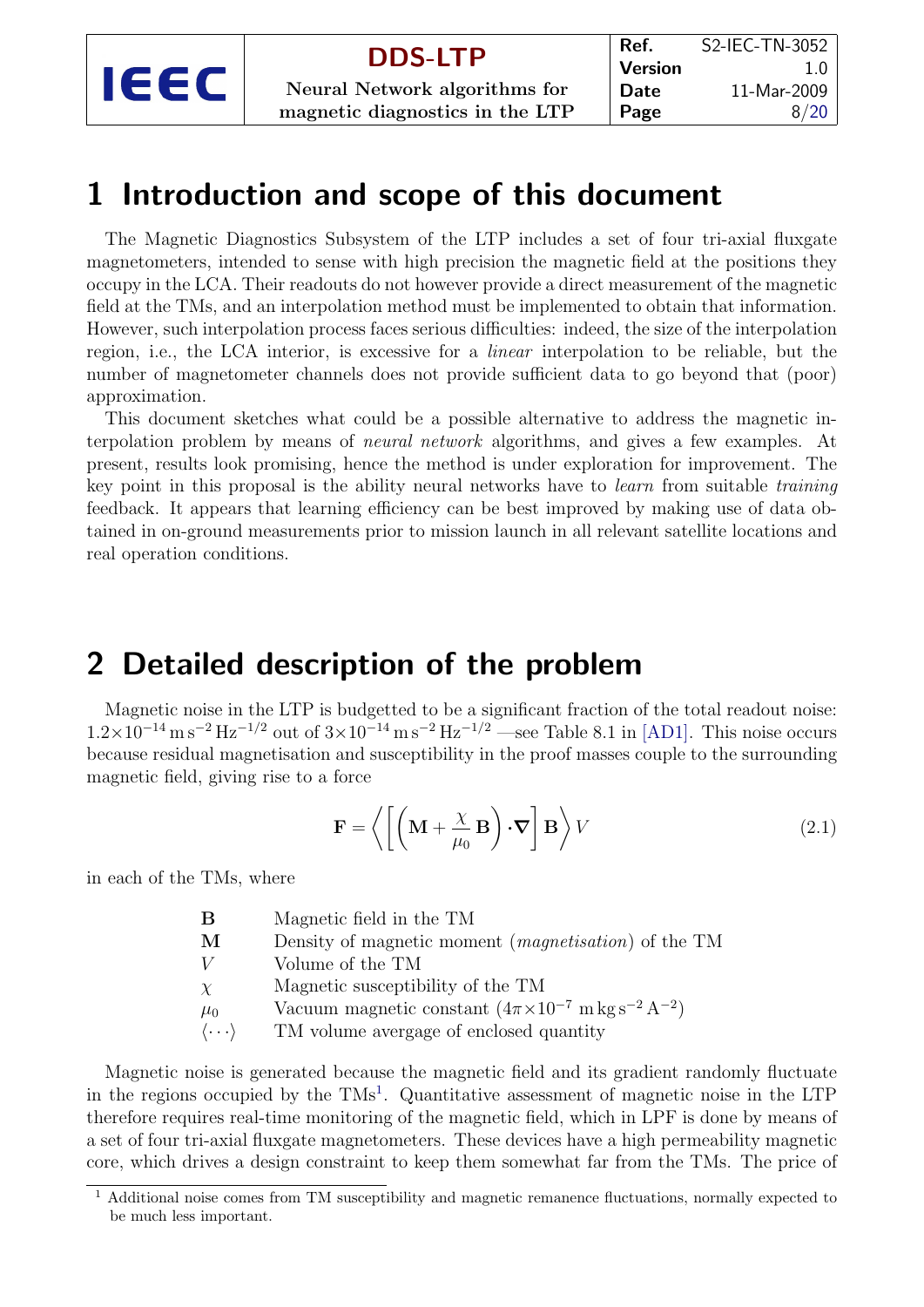

# Neural Network algorithms for

magnetic diagnostics in the LTP

 $\overline{\text{DDS-LTP}}$  Ref. S2-IEC-TN-3052 **Version** Date 11-Mar-2009 Page  $9/20$  $9/20$ 



<span id="page-8-0"></span>Figure 2.1: Schematic of the LPF Science-craft: The LCA is in the centre, surrounded by a double cylindrical shield, and outside it a number of electronic boxes are represented; most of them are sources of magnetic field. The four magnetometers are the white little boxes indicated by the arrows, and are mounted across the two cylindrical shells.

that is of course that an interpolation problem needs to be solved before the field in the TMs can be inferred.

The sources of magnetic field are essentially due to components inside the spacecraft  $(S/C)$ , as the interplanetary magnetic field is orders of magnitude weaker. There are no sources of magnetic field inside the LTP Core Assembly (LCA), all being placed within the S/C, outside the LCA walls —see figure [2.1.](#page-8-0) The number of identified sources is in the order of 50, and they can be modelled as magnetic dipoles in first approximation. Refinements may be useful, but this is not an issue for this document.

What matters instead is that, the sources being *outside* the LCA, the magnetic field is smaller towards the centre of the LCA than it is in its periphery, where the magnetometers take measurements. Figure [2.2](#page-9-1) shows a qualitative diagram of the situation.

As we shall now see, there is no interpolation method which can give account of this circumstance on the basis of the information produced by the three vector magnetometers.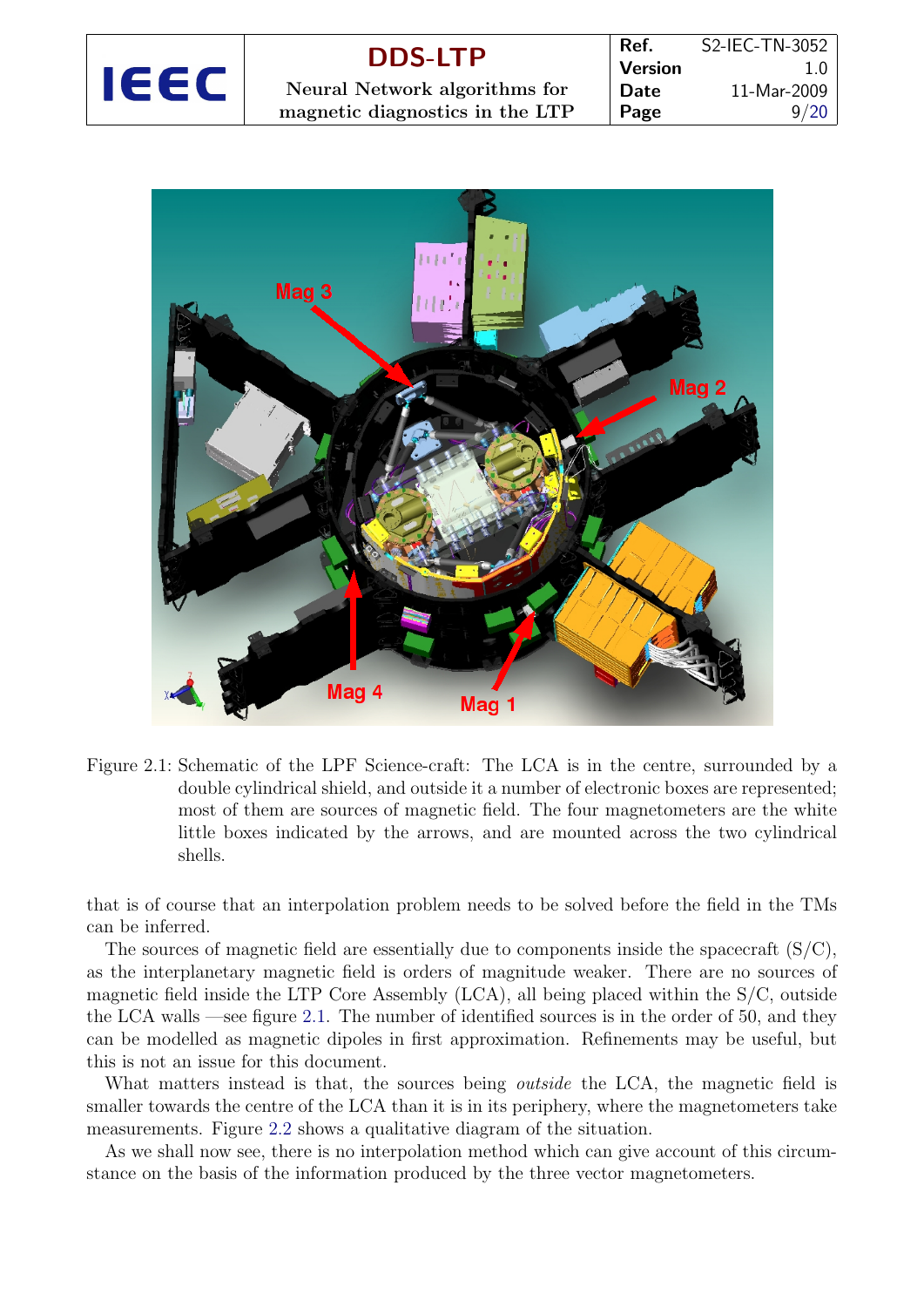



<span id="page-9-1"></span>Figure 2.2: Qualitative behaviour of the magnetic field and gradient inside the LCA. Scales are not real.

#### <span id="page-9-0"></span>2.1 Interpolation theory

We will treat the LCA region as a vacuum. This is a quite reasonably accurate hypothesis, as the materials inside it are essentially non-magnetic. Accordingly, the magnetic field has zero divergence and rotational<sup>[2](#page-9-2)</sup>:

<span id="page-9-5"></span>
$$
\nabla \cdot \mathbf{B}(\mathbf{x}, t) = 0 \quad \text{and} \quad \nabla \times \mathbf{B}(\mathbf{x}, t) = 0 \tag{2.2}
$$

We thus have

<span id="page-9-4"></span>
$$
\nabla \times \mathbf{B}(\mathbf{x}, t) = 0 \Rightarrow \mathbf{B}(\mathbf{x}, t) = \nabla \Psi(\mathbf{x}, t)
$$
 (2.3)

where  $\Psi(\mathbf{x},t)$  is a scalar function. Because  $\nabla \cdot \mathbf{B}(\mathbf{x},t) = 0$ , too, it immediately follows that  $\Psi(\mathbf{x}, t)$  is a harmonic function, or

$$
\nabla^2 \Psi(\mathbf{x}, t) = 0 \tag{2.4}
$$

The solution to this equation can be expressed as an orthogonal series of the form

<span id="page-9-3"></span>
$$
\Psi(\mathbf{x},t) = \sum_{l=0}^{\infty} \sum_{m=-l}^{l} M_{lm}(t) r^l Y_{lm}(\mathbf{n})
$$
\n(2.5)

where

$$
r \equiv |\mathbf{x}| \,, \qquad \mathbf{n} \equiv \mathbf{x}/r \tag{2.6}
$$

<span id="page-9-2"></span><sup>&</sup>lt;sup>2</sup> Given the distances in the spacecraft, in the order of one metre, propagation effects will be neglected. Time dependence will therefore be purely parametric, i.e., the time variable will just label the value the field takes on at that time.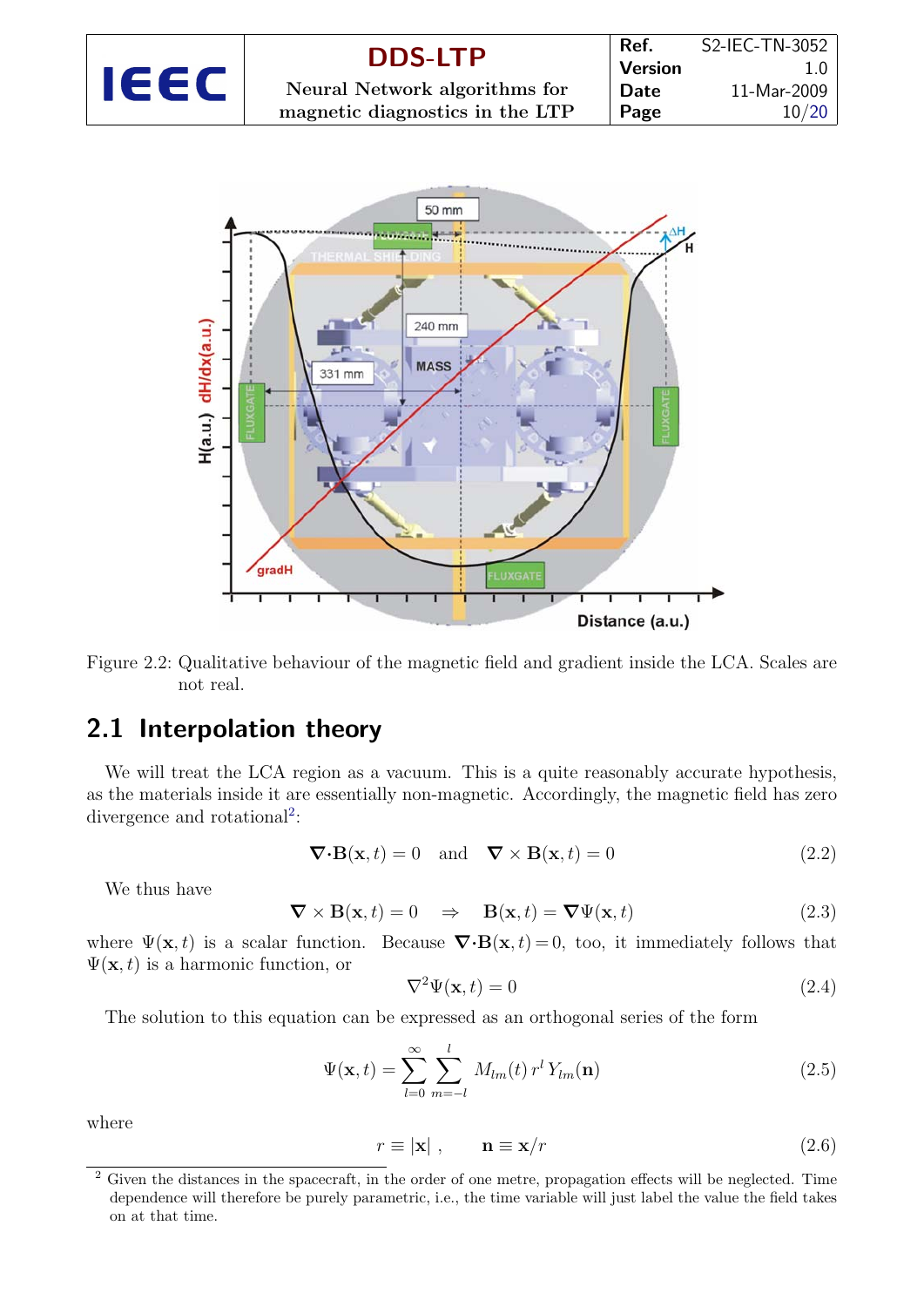|             | <b>DDS-LTP</b>                  | Ref.           | S2-IEC-TN-3052 |
|-------------|---------------------------------|----------------|----------------|
|             |                                 | <b>Version</b> | 1 N I          |
| <b>IEEC</b> | Neural Network algorithms for   | <b>Date</b>    | 11-Mar-2009    |
|             | magnetic diagnostics in the LTP | Page           | 11/20          |

are the spherical coordinates of the field point x, whose origin is by (arbitrary) convention assumed in the geometric centre of the LCA. In equation  $(2.5)$ , the terms in  $r^{-l-1}$  have been dropped out of the series, since the field cannot diverge at the centre of the LCA. Actually, the expansion [\(2.5\)](#page-9-3) is only valid in a region interior to the closest field source. Finally, the coefficients  $M_{lm}(t)$ , which will be called *multipole coefficients* in the sequel, depend on the sources of magnetic field, and boundary conditions.

To obtain the field components we go back to equation [\(2.3\)](#page-9-4):

<span id="page-10-0"></span>
$$
\mathbf{B}(\mathbf{x},t) = \nabla \Psi(\mathbf{x},t) = \sum_{l=0}^{\infty} \sum_{m=-l}^{l} M_{lm}(t) \, \nabla [r^l Y_{lm}(\mathbf{n})] \tag{2.7}
$$

In terms of the above development, the question we need to address is: how many terms of the series can we possibly determine on the basis of the information available, i.e., that provided by the magnetometers? Or, in other words, how many multipole coefficients can be calculated on the basis of the magnetometers readout data? Then, finally, to which accuracy can we estimate the actual magnetic field after the maximum number of multipole coefficients have been calculated?

The answer to the first two questions above is actually quite simple. The number of magnetometer data channels is 12: three channels per magnetometer, as the devices are tri-axial. The approximate magnetic field is given by cutting off the series in equation [\(2.7\)](#page-10-0) to include terms up to a maximum value of  $l = l_{\text{max}} \equiv L$ , or

<span id="page-10-2"></span>
$$
\mathbf{B}_{\text{estim}}(\mathbf{x},t) = \sum_{l=1}^{L} \sum_{m=-l}^{l} M_{lm}(t) \, \mathbf{\nabla} [r^l Y_{lm}(\mathbf{n})] \tag{2.8}
$$

The number of terms in this sum is

$$
N(L) = \sum_{l=1}^{L} (2l+1) = L(L+2)
$$
\n(2.9)

since the monopole  $(l = 0)$  does not contribute. We thus have  $N(2) = 8$ , while  $N(3) = 15$ . This means that that we cannot pursue the series beyond the quadrupole  $(l = 2)$  terms: indeed, we only have 12 data channels, so have some redundancy to determine  $M_{lm}(t)$  up to  $l = 2$ , but lack information to evaluate the next seven octupole terms<sup>[3](#page-10-1)</sup>.

In order to make a best estimate of the  $M_{lm}(t)$ , a least square criterion is set up as follows: we define the quadratic error as

$$
\varepsilon^2(M_{lm}) = \sum_{s=1}^4 |\mathbf{B}_{\text{measured}}(\mathbf{x}_s, t) - \mathbf{B}_{\text{estim}}(\mathbf{x}_s, t)|^2
$$
 (2.10)

where the sum extends over the number of magnetometers, situated at positions  $x_s$  ( $s = 1, \ldots, 4$ ), and then find those values of  $M_{lm}$  which minimise that error, i.e.,

$$
\frac{\partial \varepsilon^2}{\partial M_{lm}} = 0 \tag{2.11}
$$

<span id="page-10-1"></span><sup>&</sup>lt;sup>3</sup> A clarification is in order here. The multipole coefficients  $M_{lm}(t)$  are actually *complex* numbers, which may mislead one into inferring that actually fewer can be calculated. This is however not so beacuse of the symmetry  $M_{lm}(t) = (-1)^m M_{l,-m}^*(t)$ , which ensures  $\mathbf{B}(\mathbf{x},t)$  is actually a real number.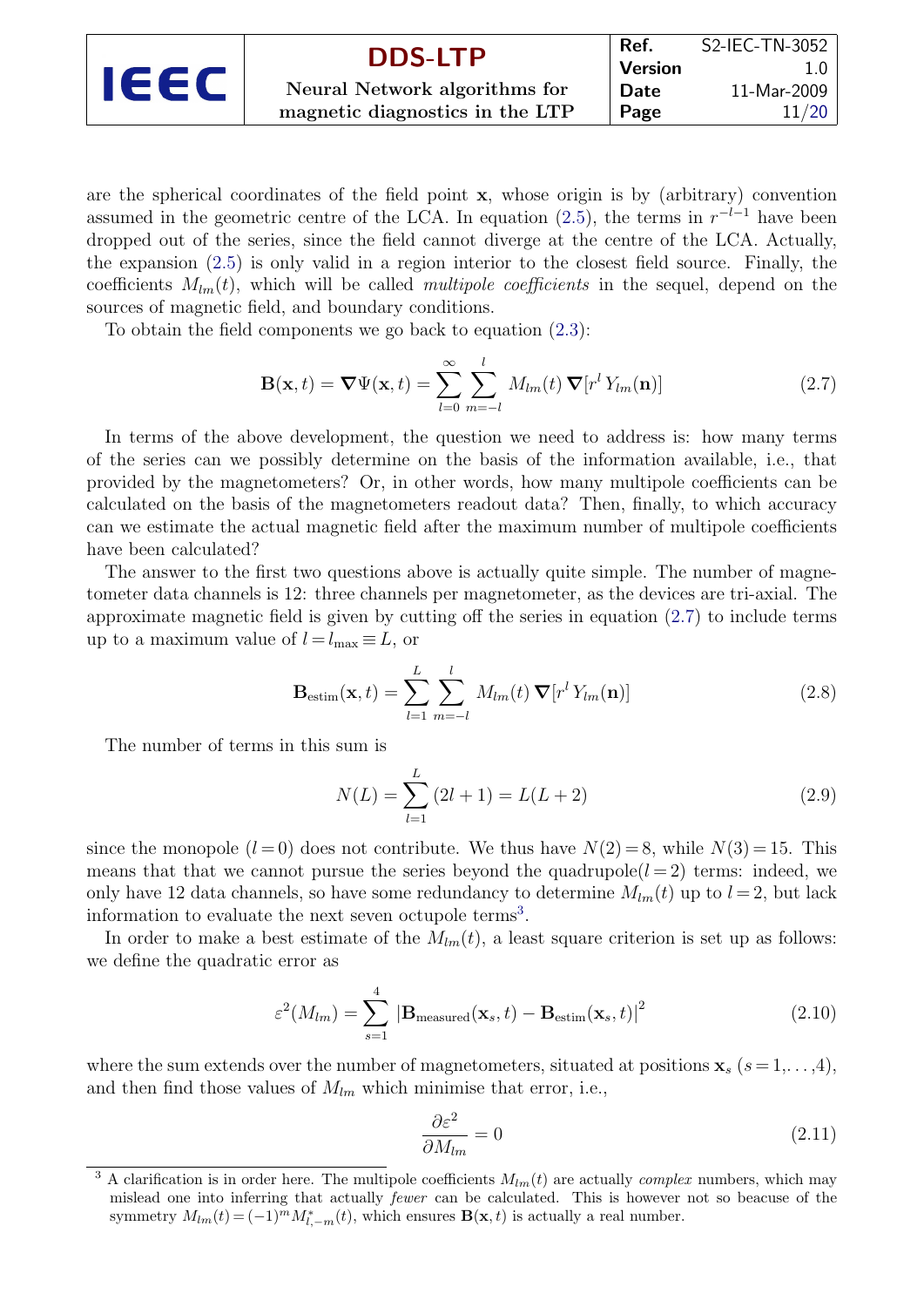|             | <b>DDS-LTP</b>                  | Ref.           | S <sub>2</sub> -IEC-TN-3052 |
|-------------|---------------------------------|----------------|-----------------------------|
|             |                                 | <b>Version</b> |                             |
| <b>IEEC</b> | Neural Network algorithms for   | <b>Date</b>    | 11-Mar-2009                 |
|             | magnetic diagnostics in the LTP | Page           | 12/20                       |

Once this system of equations is solved, the estimated coefficients  $M_{lm}$  are replaced into equation [\(2.8\)](#page-10-2) and then the spatial arguments **x** are substituted by the positions  $\mathbf{x}_s$  of each test mass, respectively, to finally obtain the sought field interpolations. This process needs to be repeated for each instant  $t$  of time at which measurements are taken, thereby generating the magnetic field time series. The gradient is also recovered by taking the derivatives of equation [\(2.8\)](#page-10-2):

$$
\left. \frac{\partial B_i}{\partial x_j} \right|_{\text{estim}} (\mathbf{x}, t) = \sum_{lm} M_{lm}(t) \frac{\partial^2}{\partial x_i \partial x_j} \left[ r^l Y_{lm}(\mathbf{n}) \right] \tag{2.12}
$$

which obviously verify the constraints  $(2.2)$ .

#### <span id="page-11-0"></span>2.2 Discussion so far

As just seen, our multipole expansion must end in  $L=2$ . Explicitly,

$$
\mathbf{B}_{\text{estim}}(\mathbf{x},t) = \sum_{l=1}^{2} \sum_{m=-l}^{l} M_{lm}(t) \, \mathbf{\nabla} [r^l Y_{lm}(\mathbf{n})] \tag{2.13a}
$$

$$
\left. \frac{\partial B_i}{\partial x_j} \right|_{\text{estim}} (\mathbf{x}, t) = \sum_{l=1}^2 \sum_{m=-l}^l M_{lm}(t) \frac{\partial^2}{\partial x_i \partial x_j} \left[ r^l Y_{lm}(\mathbf{n}) \right]
$$
(2.13b)

We now recall that  $r^l Y_{lm}(\mathbf{n})$  is a polynomial of degree l in **x**, e.g.,

$$
r^{2} Y_{20}(\mathbf{n}) = \sqrt{\frac{5}{16\pi}} \left( 2z^{2} - x^{2} - y^{2} \right) , \text{ etc.}
$$
 (2.14)

so that in pratice equation (2.[13a\)](#page-11-0) is only a linear interpolation of the field between the values it has in four peripheral points, where the magnetometers are, and the interior region, where the proof masses are<sup>[4](#page-11-2)</sup>. There is therefore little hope that a trend in the field values, such as qualitatively represented in figure [2.2,](#page-9-1) be reproduced with this approximation. At least a quadratic term would be required, but that would need a multipole expansion up to  $L = 3$ , which in turn would only be possible if a fifth magnetometer readout were available: in this case we would have 15 sensor channels, just enough to determine the  $M_{lm}$  up to octupole order.

Likewise, the gradient fo the field, equation  $(2.13b)$  $(2.13b)$  is just constant, again a very poor approximation to the reality of facts.

The bottomline of this failure is that the the magnetometers are significantly closer to the magnetic sources than they are to the proof masses for the linear approximation to be efficient. In fact, numerical experiment shows that were the sources farther away the results would correspondingly improve.

#### <span id="page-11-1"></span>2.3 Numerical simulations

In order to have a more quantitative idea of the actual performance of the above interpolation scheme, a somewhat simplified model of the physical situation was implemented and analysed. The model has the following ingredients and assumptions:

<span id="page-11-2"></span><sup>&</sup>lt;sup>4</sup> Note that the field is proportional to  $\nabla[r^l Y_{lm}(\mathbf{n})]$ , which is a first degree polynomial in this case.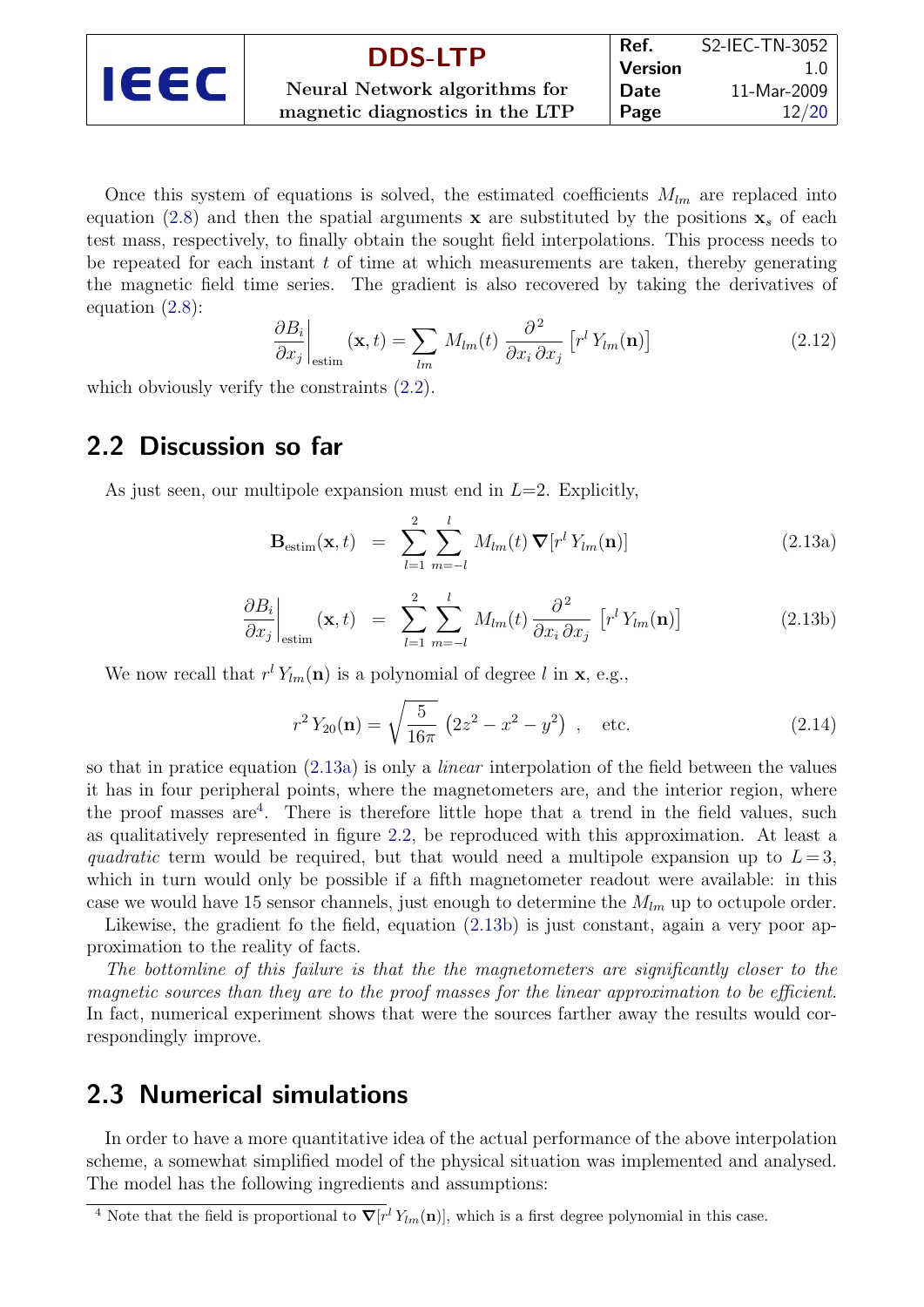

- 1. The sources of magnetic field in the LCA are point dipoles outside the LCA.
- 2. According to that, the magnetic field created by the dipole distribution at a generic point  $x$  and time t is given by

$$
\mathbf{B}(\mathbf{x},t) = \frac{\mu_0}{4\pi} \sum_{a=1}^{n} \frac{3\left[\mathbf{m}_a(t) \cdot \mathbf{n}_a\right] \mathbf{n}_a - \mathbf{m}_a(t)}{\left|\mathbf{x} - \mathbf{x}_a\right|^3}
$$
(2.15)

where  $\mathbf{n}_a = (\mathbf{x} - \mathbf{x}_a)/|\mathbf{x} - \mathbf{x}_a|$  are unit vectors connecting the the a-th dipole  $\mathbf{m}_a$  with the field point  $x$ , and  $n$  is the number of dipoles.

- 3. The sources correspond to a set identified by ASU. Their positions in the S/C are known, and so are the moduli of their dipole moments. The set itself as well as the source parameters needs to be updated, but the sample used (which dates back to November 2006) is good enough for the pursued objectives.
- <span id="page-12-0"></span>4. Fluctuations of the dipoles, both in modulus and direction, are unknown, but DC values suffice to check the numerical performance of the algorithms described in section [2.2.](#page-11-0)

As already mentioned, this model can be refined, but is sufficient at this stage. The idea behind it is to compare interpolated magnetic field results with exact ones in a number of realistic mission circumstances. By this the following is meant:

- A fixed number of magnetic dipoles, 37 in this case, is assumed. Each dipole has its own fixed position in space, and a fixed modulus.
- The *orientations* of the dipoles are unknown, instead. An interpolation example is thus characterised by a specific selection of the 37 source dipole orientations.
- In order to explore the algorithm behaviour, a batch of examples are examined, each one corresponding to a randomly generated set of dipole orientations.

The most salient features of the anlysis can be briefly summarised:

- 1. Magnetic field estimation errors are very variable, ranging from exultant ∼2% to apalling  $\sim$ 2000\%.
- 2. These enormous variances happen in an utterly random and fully unpredictable way.

Figure [2.3](#page-13-2) shows the statisitics of a batch of 1000 algorithm runs. Variances are not reflected in the plots, but the average errors incurred are already indicative of the clear inadequacy of the interpolation method.

The conclusion is thus quite simple: the intrinsic linear character of the interpolation scheme is not capable of reproducing the field map structure inside te LCA —hence in the TMs—, and therefore can produce very good or very bad results by accident. Neither is predictable, the average error being too high anyway.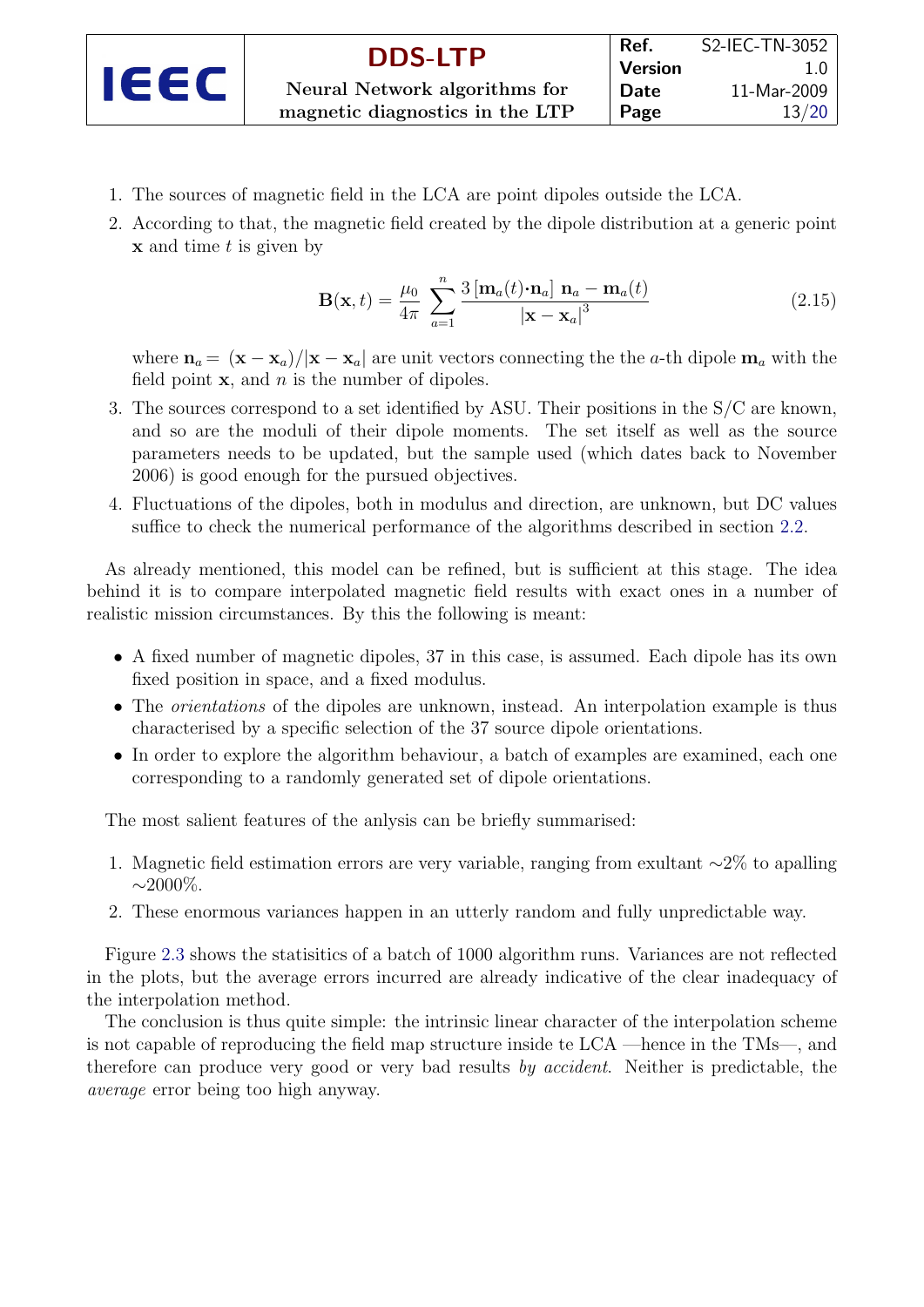



<span id="page-13-2"></span>Figure 2.3: Averaged estimation errors in the components of the magnetic and of its modulus. They are reported in relative percent, i.e., 100(real − estimated value)/(real value). Colors correspond to each of the LTP TMs, respectively.

#### <span id="page-13-0"></span>2.4 A more contrived interpolation scheme

An attempt to improve the situation was also implemented by means of a different approach: this consists in estimating the magnetic field inside the LCA by means of a weighted average of the magnetometers readouts:

$$
\mathbf{B}_{\text{weighted}}\left(\mathbf{x}\right) = \sum_{s=1}^{4} a_s(\mathbf{x}) \mathbf{B}(\mathbf{x}_s) \tag{2.16}
$$

where the weights  $a_s(\mathbf{x})$  are of the form

$$
a_s(\mathbf{x}) = \frac{|\mathbf{x} - \mathbf{x}_s|^{\alpha}}{\sum_{p=1}^4 |\mathbf{x} - \mathbf{x}_p|^{\alpha}}
$$
(2.17)

<span id="page-13-1"></span>i.e., proportional to the  $\alpha$ -th power of the distance between the field point and the specified magnetometer. Some numerical experiments have shown that a value  $\alpha = -1/2$  produces close to optimum results for the field at the TMs, but the errors incurred are very similar in practice to the ones reported in the previous section. Again, this seems not to be on the right track for a solution to the problem.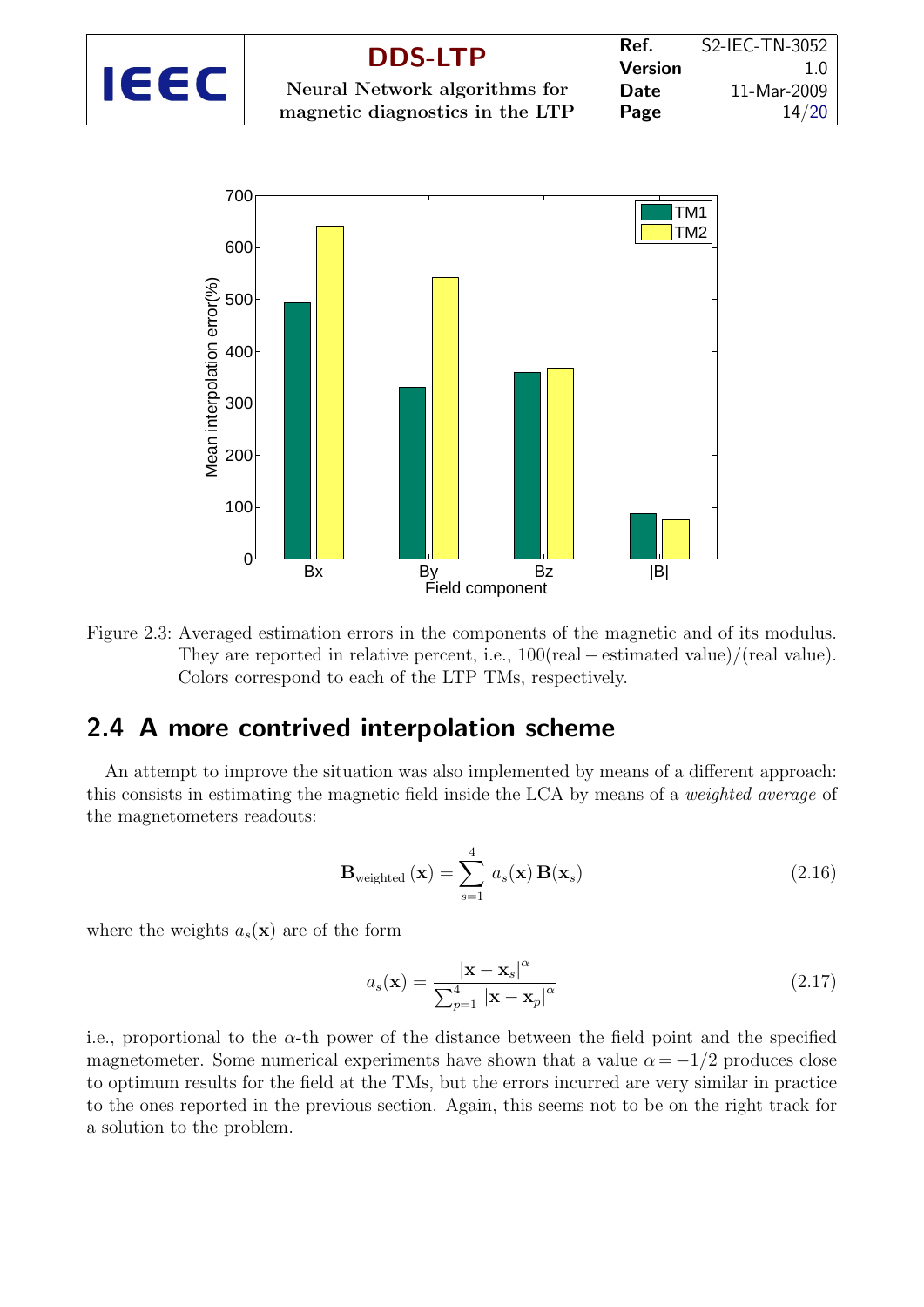# 3 A novel approach: Neural Networks

Search of an alternative approach to the above interpolation schemes is imperative, otherwise the information provided by the magnetometers will hardly be useful for the main goal of the LTP magnetic diagnostics, i.e., to quantify the contribution of the magnetic noise to the total system noise. Here some promising preliminary results are presented on the implementation of a completely different methodology: Neural Networks.

Artificial neural networks are made up of interconnecting artificial neurons (programming constructs that mimic the properties of biological neurons) that have the property of learning from processing data. Neural networks are often used in solving nonlinear classification and regression tasks by learning from data, hence are worth trying with the present problem.

There are four sets of tasks which need to be implemented when solving a problem with artificial neural networks:

- 1. Neuron model
- 2. Model and architecture
- 3. Learning paradigm and learning algorithm
- 4. Performance assessment

#### <span id="page-14-0"></span>3.1 Neuron model

The neuron is the basic unit of any neural network. It performs the following two operations —see figure [3.1:](#page-14-1)

• It collects the inputs from all other neurons connected to it and computes a weighted sum of the signals the latter inject into it, generally adding a bias as well. If we represent the inputs by a vector  $\mathbf{x} \equiv (x_1, \ldots, x_n)$ , and the weights by a  $\mathbf{w} \equiv (x_1, \ldots, w_n)$  then this operation consists in calculating the sum

$$
\Sigma = w_0 + \sum_{k=1}^{n} w_k x_k = w_0 + \mathbf{w}^T \mathbf{x}
$$
 (3.1)



<span id="page-14-1"></span>Figure 3.1: Schematics of the operations performed by an artificial neuron.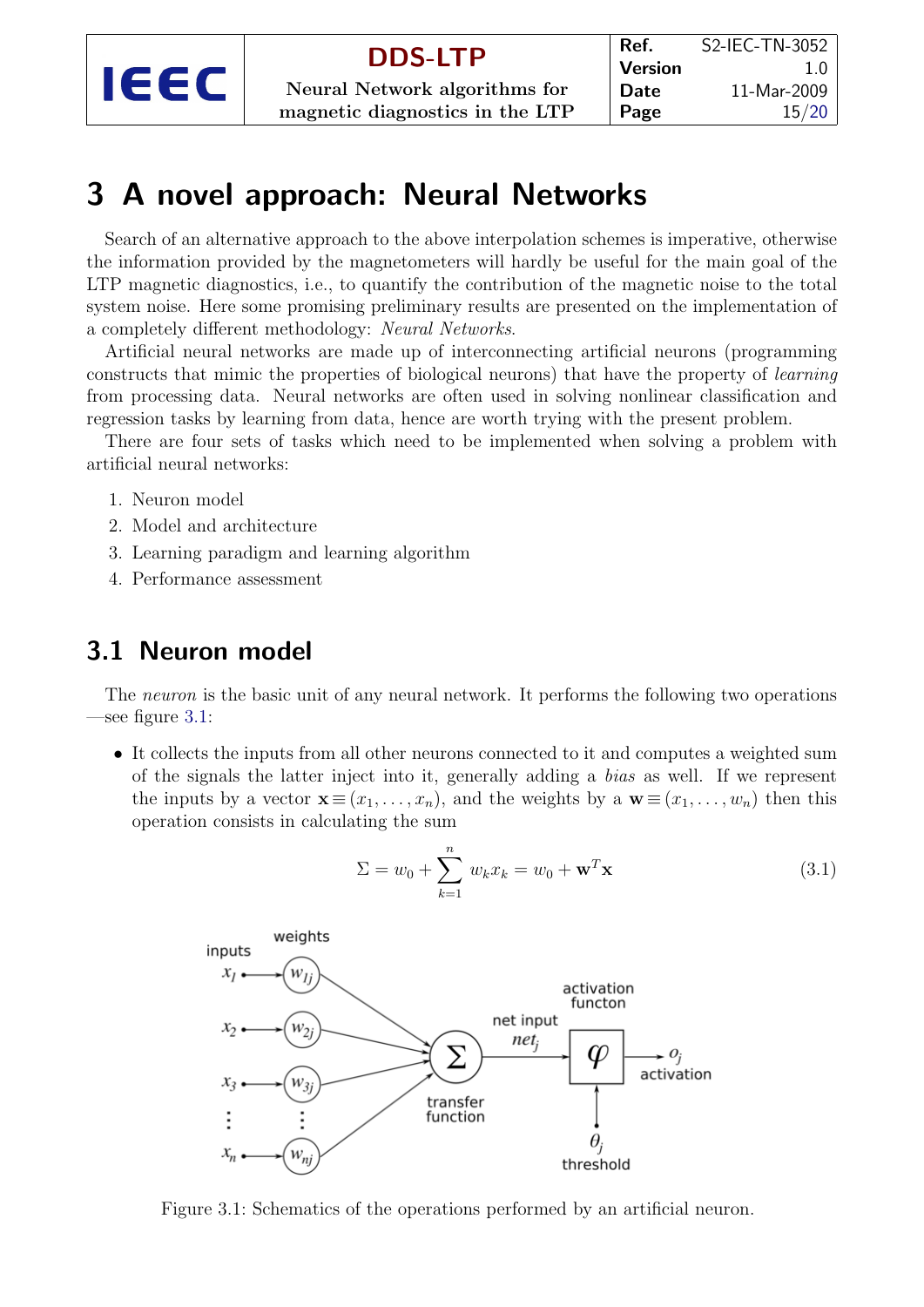

where the superindex T stands for transpose matrix; in this case,  $\mathbf{w}^T$  is a row vector while **x** is a column vector, so that  $\mathbf{w}^T \mathbf{x}$  is the scalar product of **w** and **x**. Finally,  $w_0$  is the bias.

• The above sum is used as the argument to the so called *activation function*,  $\varphi(\Sigma)$ . The neuron's output, also known as its activation, is thus

$$
o = \varphi(\Sigma) \tag{3.2}
$$

In general,  $\varphi(\Sigma)$  can be selected in many different ways; here, differentiable activation functions will be used, which suit well the gradient descent back-propagation learning algorithm —see section [3.3](#page-16-0) below.

#### <span id="page-15-0"></span>3.2 Neural network architecture

Artificial neural networks are software or hardware models inspired by the structure and behaviour of biological systems, and they are created by a set of neurons distributed in layers. There are many different types of neural networks in use today, but the architecture of a so called feed-forward network, where each layer of neurons is linked with the next by means of a set of weights, is the most commonly used, and will also be used here.

In this preliminary study, the above architecture has been adopted, see figure [3.2:](#page-15-1) magnetometers' data streams will be considered the system inputs, while magnetic field results and their gradients at the positions of the test masses will be the system outputs.



<span id="page-15-1"></span>Figure 3.2: Feed-forward neural network architecture. Magnetometers readings are the system inputs, and estimates of the field and gradient at the positions of the test masses are the outputs of the system. In this architecture, one only intermediate, or hidden layer is assumed. Each of the circles represents one neuron and corresponds to the model shown in figure [3.1.](#page-14-1)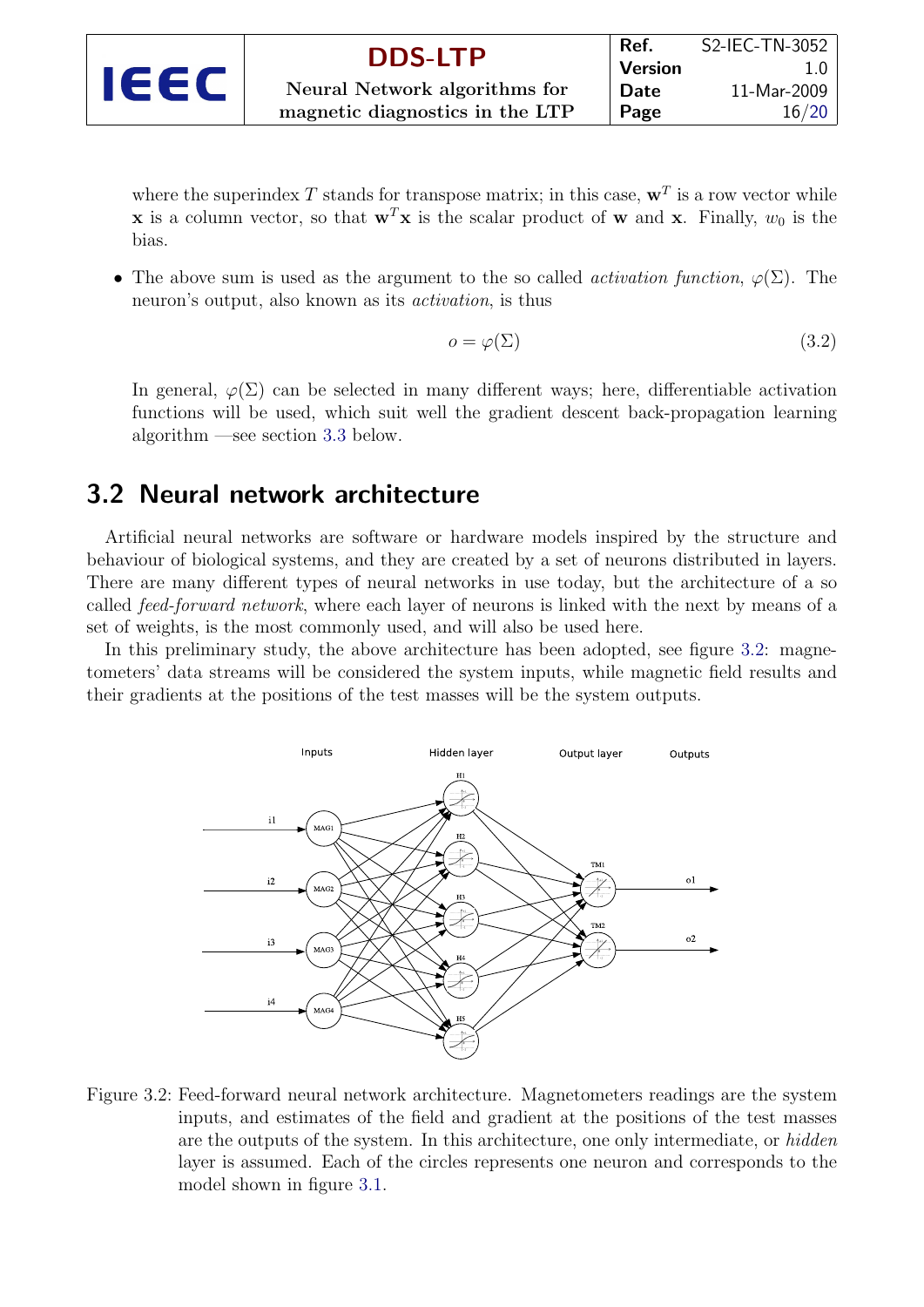### <span id="page-16-0"></span>3.3 Learning paradigms and learning/training algorithms

The investigation of learning algorithms is currently an active field of research. The design and implementation of an adequate training scheme is the essential ingredient for a good quality estimation of the magnetic field and its gradient at the LTP TMs.

#### <span id="page-16-1"></span>3.3.1 Learning paradigms

There are two major learning paradigms, each corresponding to a particular abstract learning task. These are supervised learning and unsupervised learning.

1. Supervised learning. The idea of this is quite clearly suggested by its very name: a set of examples is filed, which consists in a number of vector of inputs (magnetometers' readouts in this case) and the corresponding values of the magnetic field and its gradient at the TMs for a given (chosen) distribution of dipoles in the  $S/C$ . Let x represent a generic input vector, and  $y$  the associated vector output. These two vectors constitute an example. The set of filed examples for supervised learning is thus a set of pairs  $(x, y)$ , where  $x \in X$  and  $y \in Y$ , X and Y being some suitable sample spaces.

The network is then fed the inputs x of one example and let it work out an output,  $o$ , say. This output is then compared with the correct one,  $y$ , and an error is calculated if  $o \neq y$ . Iterations are then triggered to adjust the weighting factors such that the error is minimised. These will however vary as different examples are run, so a *cost function* is defined which enables the network to optimise the set of weights which works best for the set of examples analysed, based on some given criterion.

2. Unsupervised learning. In unsupervised learning a cost function is to be minimised as well, but this function can be any relationship between  $x$  and the network output,  $o$ . The cost function is determined by the task formulation. Unsupervised learning is thus a form of self-adaptive system, whose guide is not an *a priori* knowledge of the final result but knowledge gained from experience.

In either case, the learning process is based on the architecture of the network, i.e., number of neurons and layers and their interconnections, as well as on the activation functions. These are parameters which, at least in the simplest cases, are tuned ab initio by the user based on observed performance of the network.

In this study, supervised learning has been the implemented learning paradigm. Analysis has been done with the help of the Matlab software suite.

#### <span id="page-16-2"></span>3.3.2 Learning algorithms

There are many algorithms for training neural networks. When training feed-forward neural networks with supervised learning, a back-propagation algorithm is usually implemented. The error of the mapping at the output is propagated backwards in order to readjust the weights and improve the output error for the next iteration.

The propagation can be implemented with different methods, the Ideal Gradient Descent being a classic which will also be used here. The method is widely used in the field of soft computing, and is a variant of the method of steepest descent.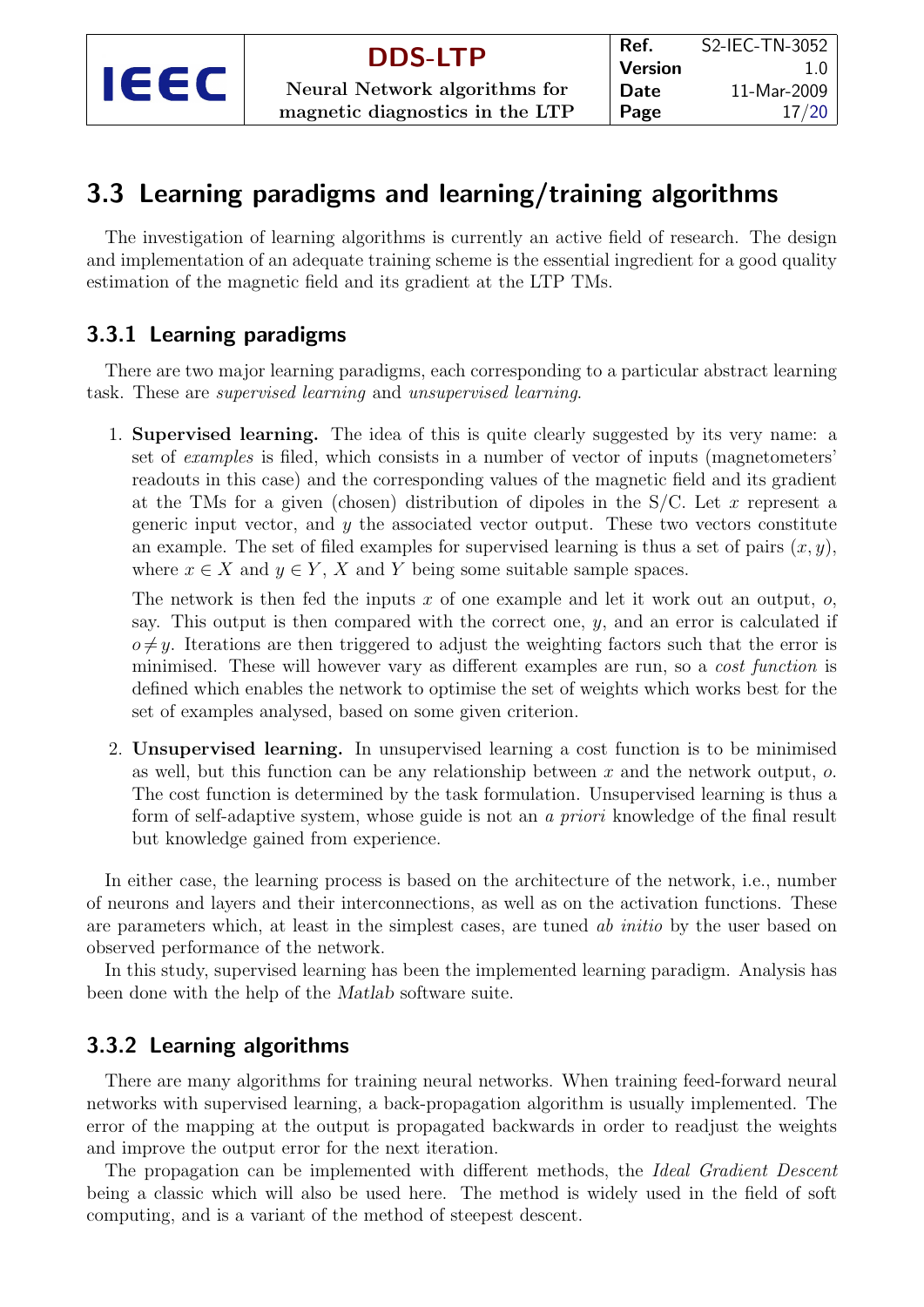

Iterations on the weights of the different neurons at the different layers proceed according to the following algorithm:

<span id="page-17-2"></span>
$$
\mathbf{w}_{n+1} = \mathbf{w}_n - \eta \left. \frac{\partial E}{\partial \mathbf{w}} \right|_n \tag{3.3}
$$

where *n* labels the current iteration step, and  $\eta$  is the learning rate, adjustable by the user. E is the sum over the set of training examples of the square errors of the outputs:

$$
E = \sum_{\text{examples}} (\mathbf{o} - \mathbf{y})^T (\mathbf{o} - \mathbf{y}) \tag{3.4}
$$

where  $\bf{o}$  is the (vector) output from the network, while  $\bf{y}$  is the *target*, or correct output in the corresponding example. This  $E$  can only be defined in supervised learning, of course, and the idea of the above procedure is to find that point in weight space where  $E$  is the minimum possible. E can therefore be considered the cost function to be minimised in this particular supervised training scheme, also known as *batch mode* as the analysis is done across the entire set of training patterns in a single block.

There are a number of technical issues in pursuing the iterations in equation [\(3.3\)](#page-17-2), such as the choice of the initial set of weights, identification of local minima of  $E$ , boundary effects, etc. which need to be addressed in each specific case. We skip any detailed discussion of these matters here.

#### <span id="page-17-0"></span>3.4 Performance assessment

<span id="page-17-1"></span>In this last step, the trained network must be tested with examples which differ from those used in the learning process. This is needed to assess whether or not the trained neural network is able to generate the expected results when fed with previously unseen inputs, hence determine its usability for the specific purpose it is intended.

## 4 Results

This section reviews the results obtained so far —preliminary. Training and testing have been done based on different field realisations, using information provided by ASU on 37 magnetic dipole sources within the spacecraft.

Two different batches of examples, each including 1 000 realisations of a possible magnetic environment, have been generated following the directives in the bulletted list of page [13.](#page-12-0) The first batch has been used as the training set for a neural network with 12 inputs (3 inputs for each of the 4 vector magnetometers) and 6 outputs representing the field information at the position of the 2 test masses (3 field components for each test mass). The second batch has been used for validation to assess the performance of the net in front of unseen magnetometers readings.

As a further extension, another network has been trained, including the magnetic field gradient values in the output vector.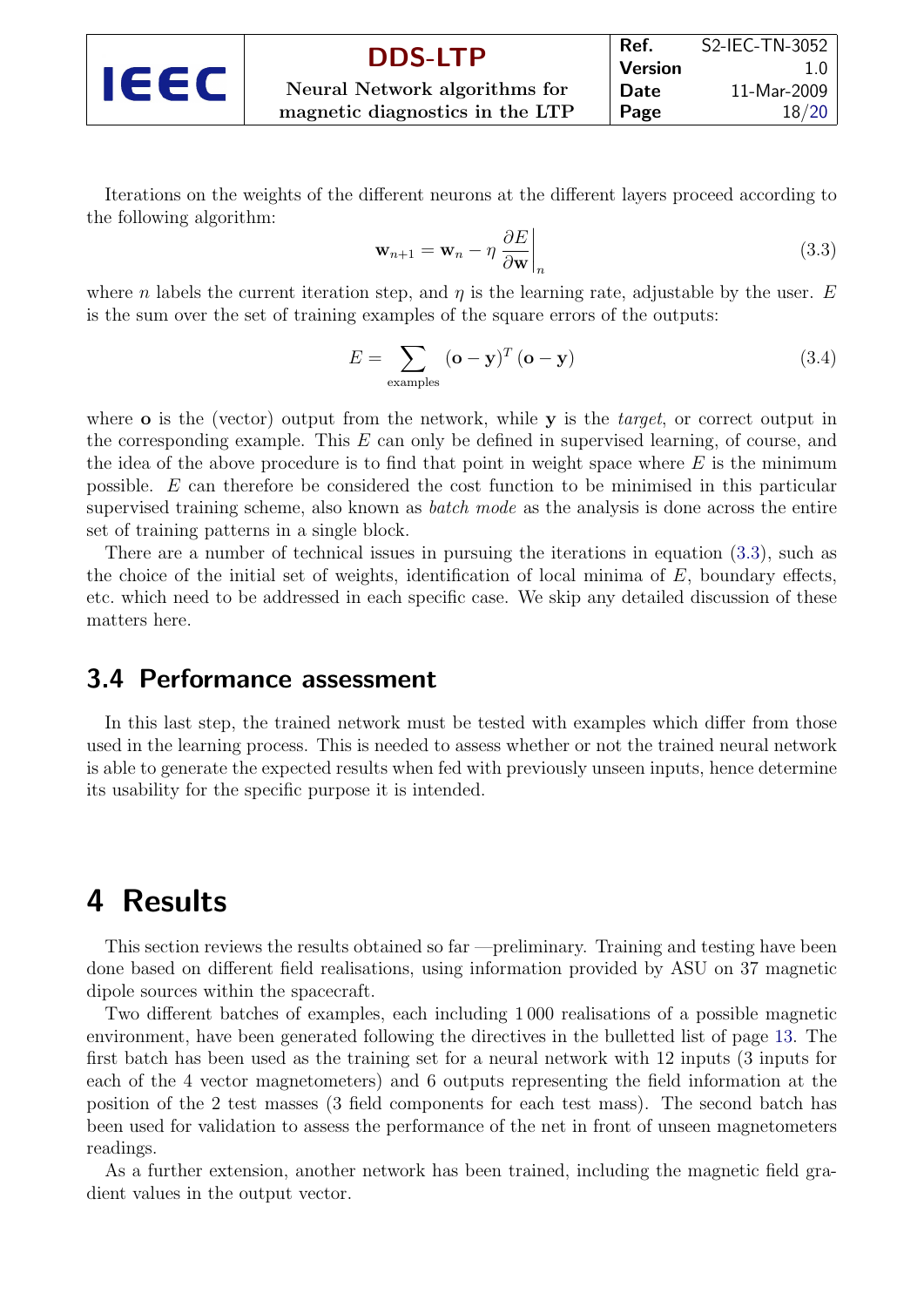



<span id="page-18-2"></span>Figure 4.1: Probability density function of the error distributions for each field component at the position of test mass 1 (black trace) and test mass 2 (red): top left plot for  $B_x$ , top right for  $B_y$ , bottom left for  $B_z$  and bottom right for  $|\mathbf{B}|$ .

#### <span id="page-18-0"></span>4.1 Field estimation results

Figure [4.1](#page-18-2) shows the probability density functions of the errors in the estimates of the components of the magnetic field at the positions of each TMs. The plot is based on the outcome of the 1 000 validation runs described in the previous section. Units are percentage errors. As can be observed, the order of magnitude of the errors of the estimated fields are now within much more acceptable margins (around 10-15%). This improvement represents the reduction of estimation errors by more than one order of magnitude in comparison with the former methods.

#### <span id="page-18-1"></span>4.2 Field gradient estimation results

The magnetic field gradient can and should also be estimated. An extension of the network has accordingly been developed to estimate it at the TMs. The 9 components  $\partial B_i/\partial B_j$  of the gradient are not independent, since they must verify equations [\(2.2\)](#page-9-5) which reduces their number to 5. Neural network estimates of the gradient components does not guarantee that those conditions are verified, but this is not a problem, as discrepancies are within tolerance errors. Neural network approaches can also generate other similar inconsistencies with rigorous analytic results but, again, these can be dealt with.

A first batch of results on gradient estimation is shown in figure [4.2](#page-19-2) for  $\nabla B_x$  and at the